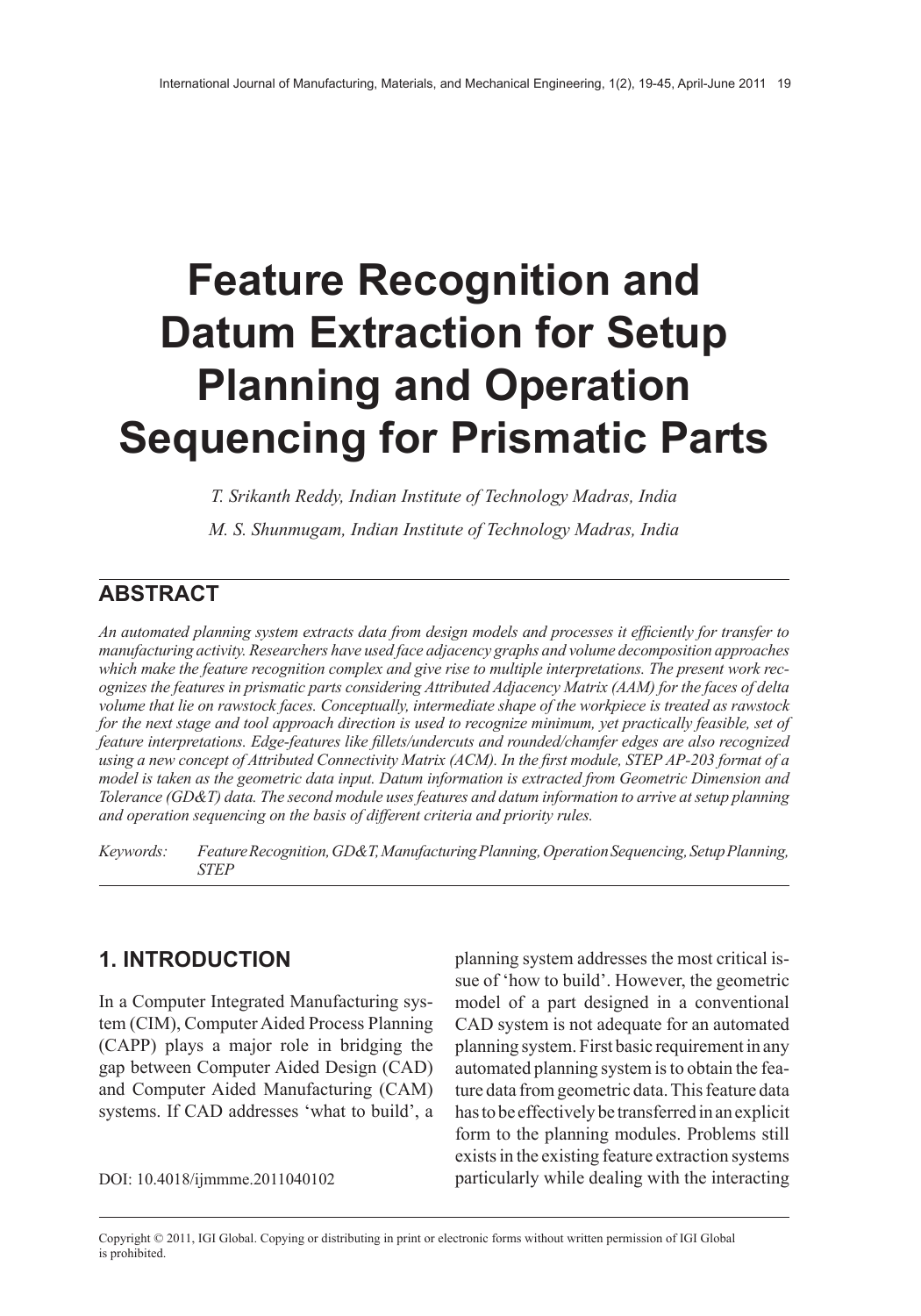features because of the feature representations and methodologies adopted.

A survey of literature shows that various methodologies like object oriented models, feature-based models, feature recognition methods have been proposed earlier. In object oriented models (Beg & Shunmugam, 2002; Bhaskara Reddy et al., 1999), feature data is entered interactively for inspection planning and operation sequencing respectively. Though the data entry can be made error-free, it requires high-level intelligence and takes considerable time. Feature based modeling systems (Lin et al., 1997; Harun & Case, 2000; Kim et al., 2001; Patil & Pande, 2002; Faraj, 2003; Liu & Wang, 2007) require the part model in terms of manufacturing features rather than design features so that the feature data can directly be used in the downstream applications. They are limited by the number of manufacturing features one can include in a predefined library and it is essential that the designer should also have a thorough knowledge of manufacturing features, in order to use them effectively.

Feature recognition overcomes the above mentioned limitations of interactive data entry and feature-based design approaches. It deals with interpretation of given geometric data by implementing specific algorithms. In other words, it can be considered as a 'virtual eye' that looks at the model and recognizes the manufacturing features present in it. Of various methodologies reported for its development, prominent ones are graph based methods and volume decomposition methods.

In Graph based methods (Joshi & Chang, 1988; Gavankar & Henderson, 1995), boundary model of a part is represented as a graphbased structure such as face-adjacency graph. This graph is then searched for sub-graphs or feature-graphs where each sub-graph represents a feature. Concepts of sub-graph isomorphism are used in these approaches. These graph-based representations become very complex for parts with complex geometry and topology due to the complex feature representation adopted.

Volume decomposition approaches (Tseng & Joshi, 1994; Sakurai, 1995; Woo & Sakurai, 2002) have been proposed to deal with interacting features, where volume to be removed from the rawstock to produce the part, referred to as delta volume, is decomposed into small blocks. They are then combined in such a way that the recognizable features are reconstructed. They require a large number of Boolean operations. However, these approaches give large number of interpretations, sometimes ambiguous ones, to which machining heuristics are applied subsequently to arrive at those interpretations that give the machining sequence. Most of the researchers dealing with prismatic parts have considered initial rawstock to be a rectangular block, but the initial shape cannot be ignored, as the amount of material to be removed and the production time are dependent on it (Khailash et al., 2001).

Edge-features like fillets, undercuts, rounded and chamfered edges may also be present in the part. Rahmani and Arezoo (2006) and Zhu and Menq (2002) have proposed the suppression of fillets to convert them into sharp edges to reduce the complexity during feature recognition. The sharp edges, fillets, rounded edges etc, specifically introduced by the designer cannot be neglected and additional operations may be required to get those features which will lead to a considerable change in the process plan.

Literature study on feature recognition reveals that (1) complex methodologies have been followed to obtain interacting features (e.g. volume decomposition methods); (2) a large number of interpretations of features are obtained initially without considering practical aspects of machining and additional heuristics are used later to arrive at proper interpretations, thus making the systems cumbersome; (3) feature representations adopted are not simple which lead to complex feature recognition methodologies; (4) initial rawstock shape is assumed to be a rectangular block; and (5) the part model is assumed to have all sharp edges and recognition of additional features like fillets/ undercuts, rounds/chamfers is not dealt with.

There is a need for development of a feature recognition system that considers rawstock shape, uses simpler feature representation, and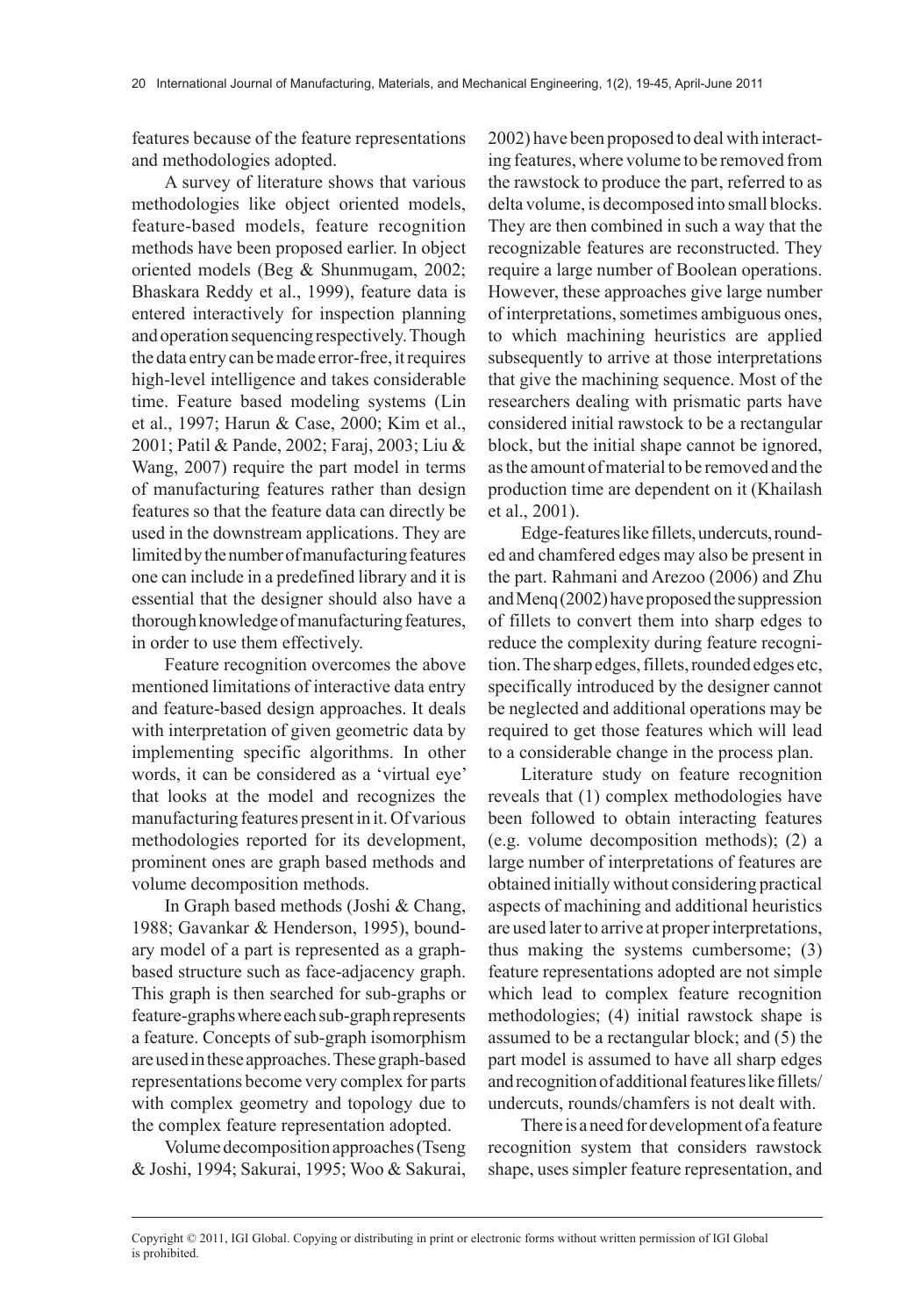25 more pages are available in the full version of this document, which may be purchased using the "Add to Cart" button on the product's webpage: [www.igi-global.com/article/feature-recognition-datum-](http://www.igi-global.com/article/feature-recognition-datum-extraction-setup/53803?camid=4v1)

[extraction-setup/53803?camid=4v1](http://www.igi-global.com/article/feature-recognition-datum-extraction-setup/53803?camid=4v1)

This title is available in InfoSci-Journals, InfoSci-Journal Disciplines Engineering, Natural, and Physical Science, InfoSci-Operations, Logistics, and Performance Assessment eJournal Collection, InfoSci-Physical Sciences, Biological Sciences, and Engineering eJournal Collection, InfoSci-Select. Recommend this product to your librarian: [www.igi-global.com/e-resources/library-](http://www.igi-global.com/e-resources/library-recommendation/?id=2)

[recommendation/?id=2](http://www.igi-global.com/e-resources/library-recommendation/?id=2)

## Related Content

## An Insight on Current and Imminent Research Issues in EDM

Azhar Equbal, Md. Israr Equbal, Md. Asif Equbal and Anoop Kumar Sood (2019). Non-Conventional Machining in Modern Manufacturing Systems (pp. 33-54). [www.igi-global.com/chapter/an-insight-on-current-and-imminent-research](http://www.igi-global.com/chapter/an-insight-on-current-and-imminent-research-issues-in-edm/212431?camid=4v1a)[issues-in-edm/212431?camid=4v1a](http://www.igi-global.com/chapter/an-insight-on-current-and-imminent-research-issues-in-edm/212431?camid=4v1a)

#### 3D Finite Element Modeling of High Speed Machining

A.P. Markopoulos, K. Kantzavelos, N.I. Galanis and D.E. Manolakos (2011). International Journal of Manufacturing, Materials, and Mechanical Engineering (pp. 1- 18).

[www.igi-global.com/article/finite-element-modeling-high](http://www.igi-global.com/article/finite-element-modeling-high-speed/60396?camid=4v1a)[speed/60396?camid=4v1a](http://www.igi-global.com/article/finite-element-modeling-high-speed/60396?camid=4v1a)